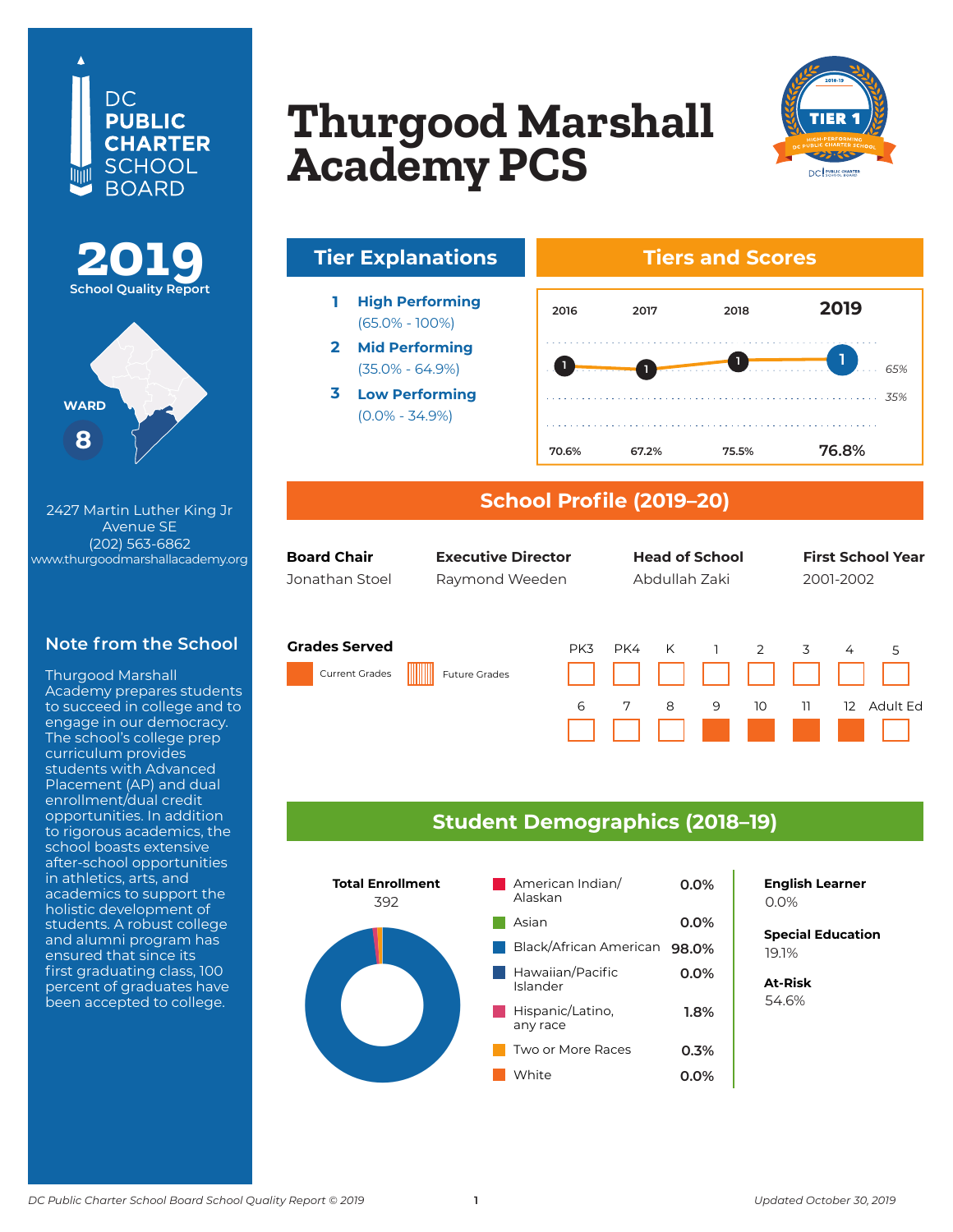# **Thurgood Marshall Academy PCS**

**2019 School Quality Report**

| <b>KEY</b><br>2018-19 Grades Measured: 9 - 12                                                                              | <b>Score</b><br>Floor<br>$\bigcirc$<br><b>Target</b><br>100 | <b>Points</b><br><b>Earned</b> | <b>Points</b><br><b>Possible</b> |
|----------------------------------------------------------------------------------------------------------------------------|-------------------------------------------------------------|--------------------------------|----------------------------------|
| <b>Student Progress (15 points): Academic Improvement Over Time</b>                                                        |                                                             |                                |                                  |
| Growth on the state assessment in English<br>Language Arts                                                                 | 60.1<br>$\bigcap$<br>30<br>100<br>65                        | 6.5                            | 7.5                              |
| Growth on the state assessment in mathematics                                                                              | 72.0<br>$\circ$<br>30<br>65<br>100                          | 7.5                            | 7.5                              |
| Student Achievement (20 points): Approaching, Meeting, or Exceeding College and Career Ready Standards                     |                                                             |                                |                                  |
| PARCC: English Language Arts<br>Approaching College and Career Ready and Above                                             | 70.7<br>$\bigcap$<br>26.5<br>100                            | 3.0                            | 5.0                              |
| College and Career Ready                                                                                                   | 46.7<br>$0$ 9.4<br>39.2<br>100                              | 5.0                            | 5.0                              |
| <b>PARCC: Mathematics</b><br>Approaching College and Career Ready and Above                                                | (46.6)<br>$\bigcap$<br>100<br>15.2                          | 1.9                            | 5.0                              |
| College and Career Ready                                                                                                   | 26.1<br>12.8<br>$\mathbf 0$<br>100                          | 5.0                            | 5.0                              |
| <b>Gateway (42.5 points): Outcomes Aligned to College and Career Readiness</b>                                             |                                                             |                                |                                  |
| 9th Grade on Track to Graduate                                                                                             | 69.7<br>$\circ$<br>67<br>90 100                             | 0.6                            | 5.0                              |
| <b>Four-Year Graduation Rate</b>                                                                                           | 78.5<br>$\circ$<br>67<br>90 100                             | 2.0                            | 4.0                              |
| <b>Five-Year Graduation Rate</b>                                                                                           | 95.9<br>67<br>0<br>1 V V                                    | 5.3                            | 6.0                              |
| PSAT Performance (11th Grade)*                                                                                             | (46.2)<br>100<br>$0$ 7.1<br>50                              | 4.6                            | 5.0                              |
| SAT/ACT Performance (12th Grade)**                                                                                         | 66.7<br>21.2<br>75<br>$\circ$<br>100                        | 4.2                            | 5.0                              |
| SAT/ACT College and Career Ready:<br><b>English Language Arts</b>                                                          | 56.5<br>$\circ$<br>17.9<br>47<br>100                        | 2.5                            | 2.5                              |
| SAT/ACT College and Career Ready: Mathematics                                                                              | (20.3)<br>04.2<br>24.4<br>100                               | 2.0                            | 2.5                              |
| <b>College Acceptance Rate</b>                                                                                             | 100<br>88.2 100<br>$\circ$                                  | 5.0                            | 5.0                              |
| <b>Advanced Placement, International</b><br>Baccalaureate, Dual Enrollment Achievement,<br>and CTE Certificate Performance | (24.6)<br>04.4<br>33.6<br>100                               | 5.2                            | 7.5                              |